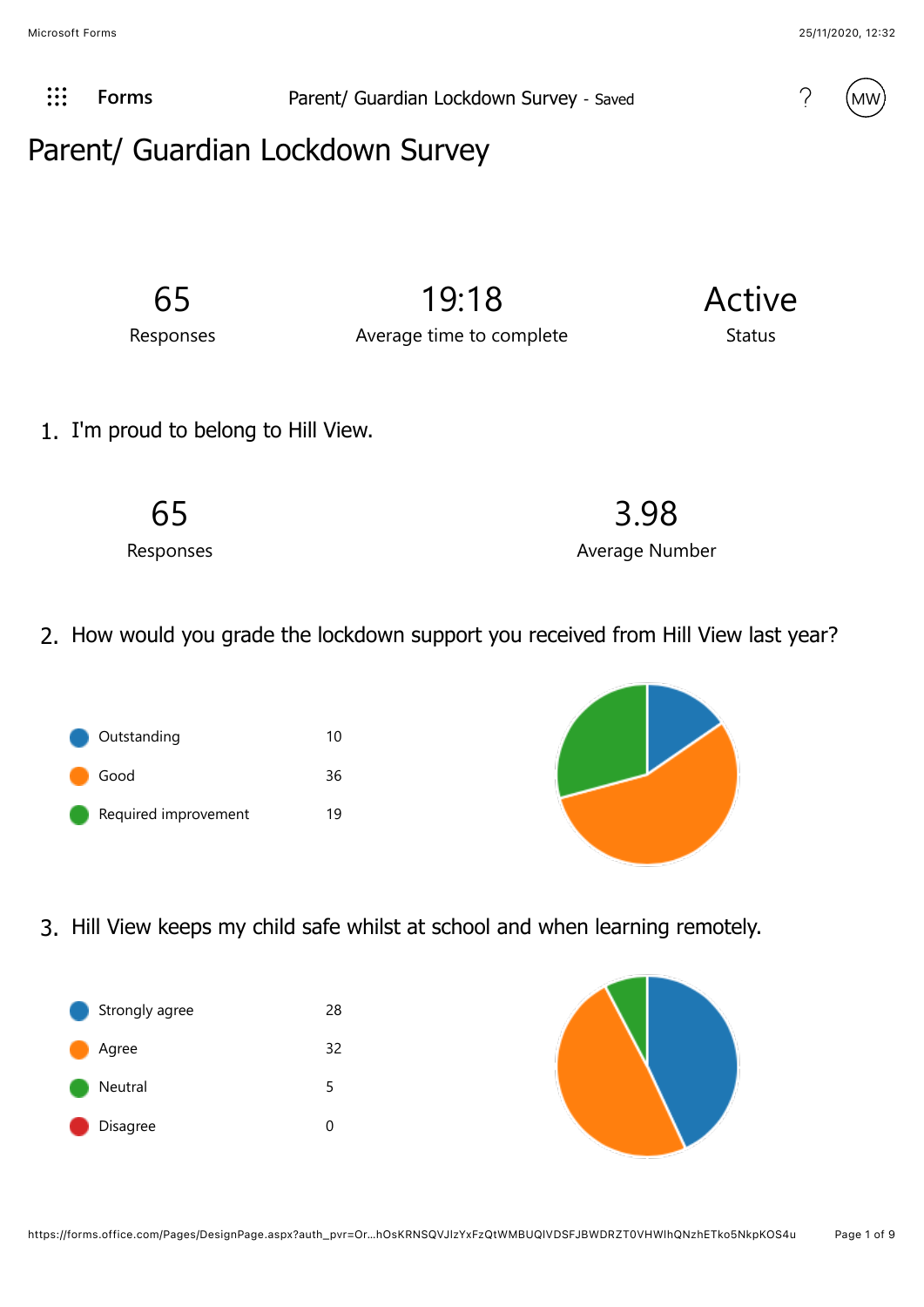4. Compared to other schools you know or have heard about, how did we do?





5. What made the difference?

|           | Latest Responses                                               |
|-----------|----------------------------------------------------------------|
| 65        | "Lack of contact from class teacher (2 phone calls in 4 months |
| Responses | "Good learning skills"                                         |
|           | "n/a"                                                          |

6. How has your relationship with school staff changed over lockdown and the current time of Social Distancing?



7. Can you tell us more about that…

|                 | Latest Responses                                                    |
|-----------------|---------------------------------------------------------------------|
| 40<br>Responses | "It feels, at times, that there is a bit of a barrier up between st |
|                 | "No more Face to face parents meeting"                              |
|                 | "Little contact during previous lockdown. Currently not able to     |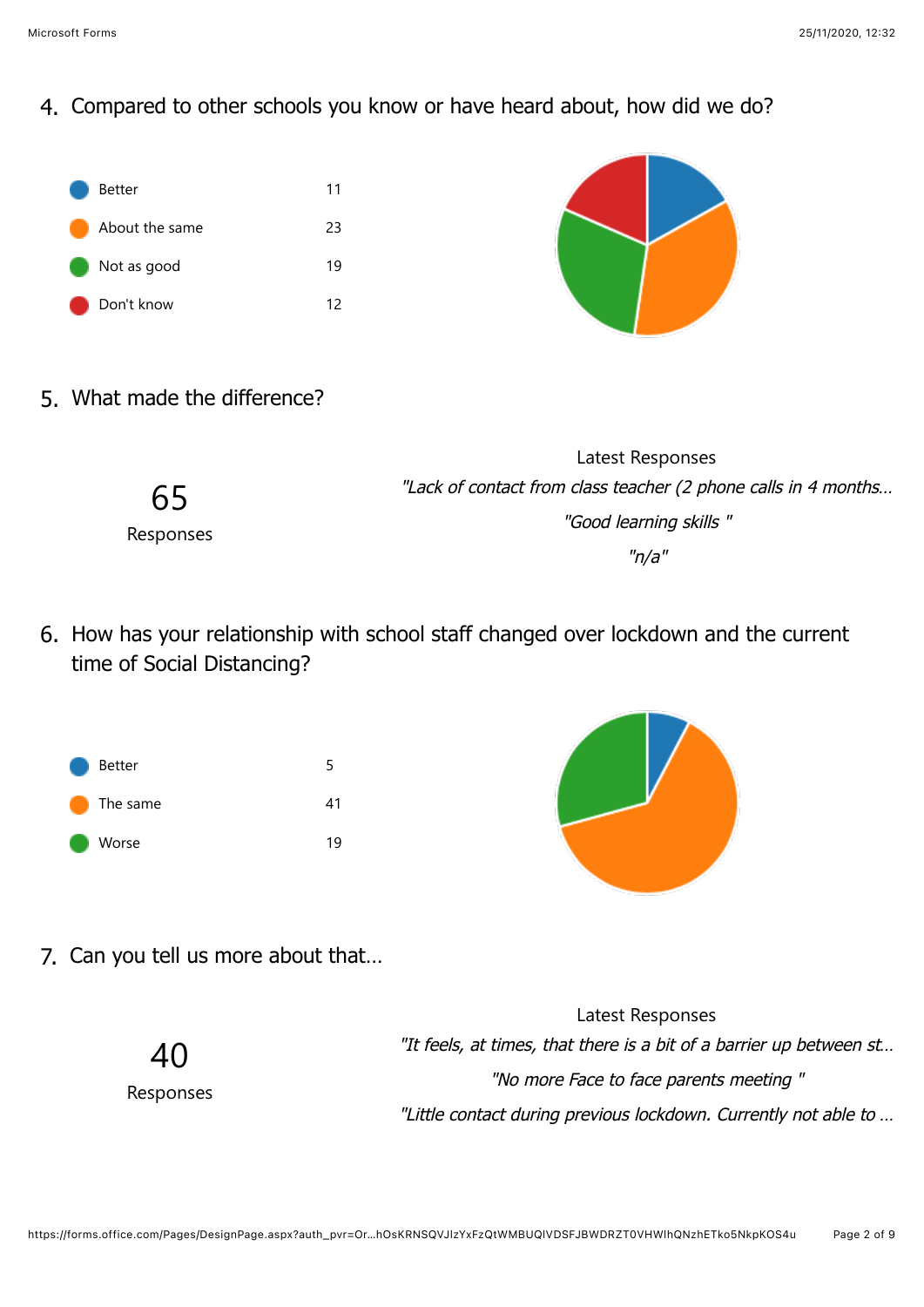8. How well did we communicate with you over lockdown?





9. Can you tell us more about that…

|           | Latest Responses                                              |
|-----------|---------------------------------------------------------------|
| 41        | "See above comments"                                          |
| Responses | "Mail and calls were very helpful"                            |
|           | "Little communication from school, none from teacher apart fr |

10. Tick the statements that you feel are true about the virtual school that we provided your child during lockdown. The home learning was;



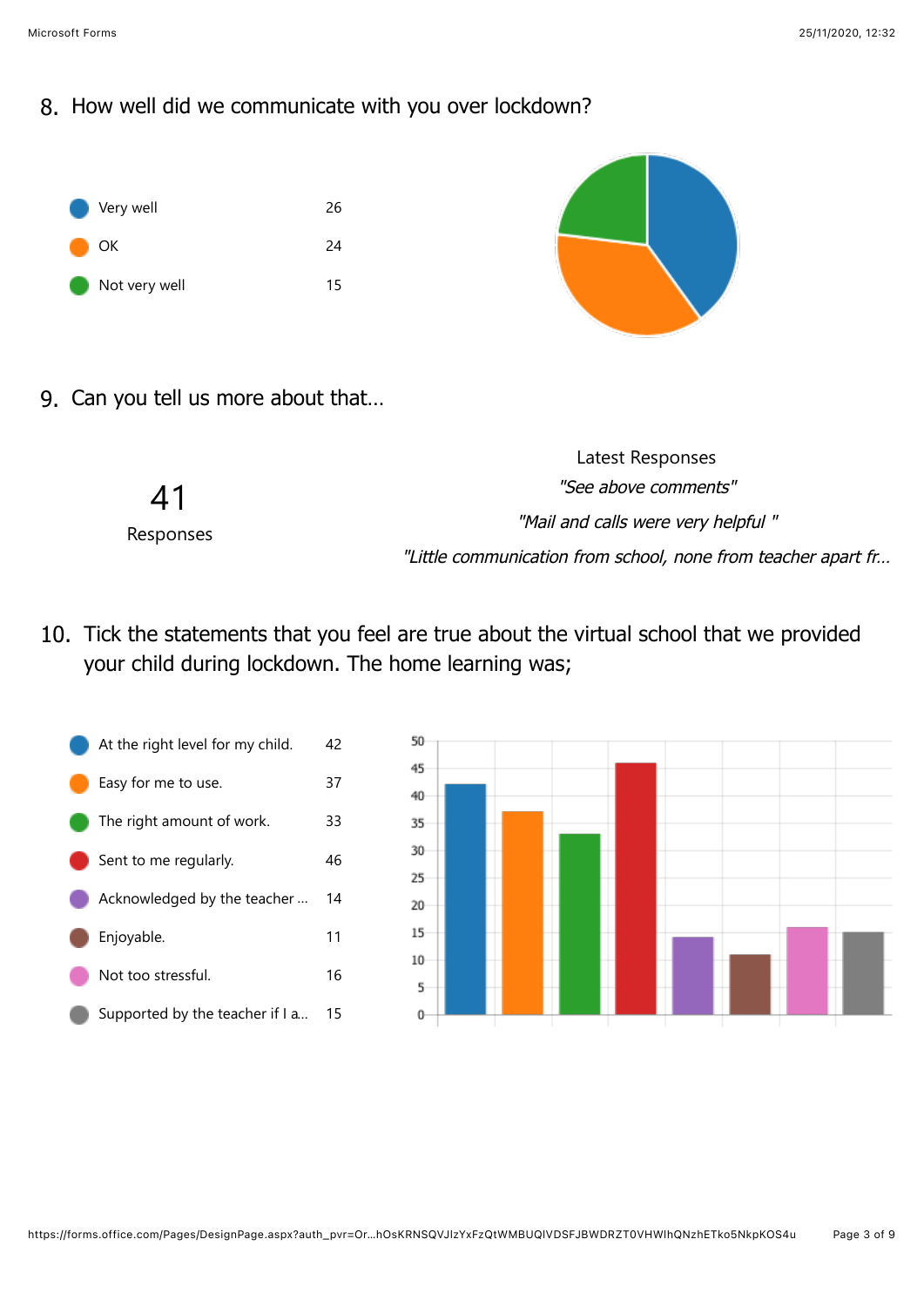11. Can you tell us more about that…



12. Will your experience of virtual school make you more involved in your child's learning in the future?



13. What do you think were the most important things that your child learned during lockdown? This could be something academic (e.g. times tables) or something else (e.g. to bake).

> 65 Responses

Latest Responses "Art skills" "Arts and crafts, cooking, writing, reading" "DIY skills"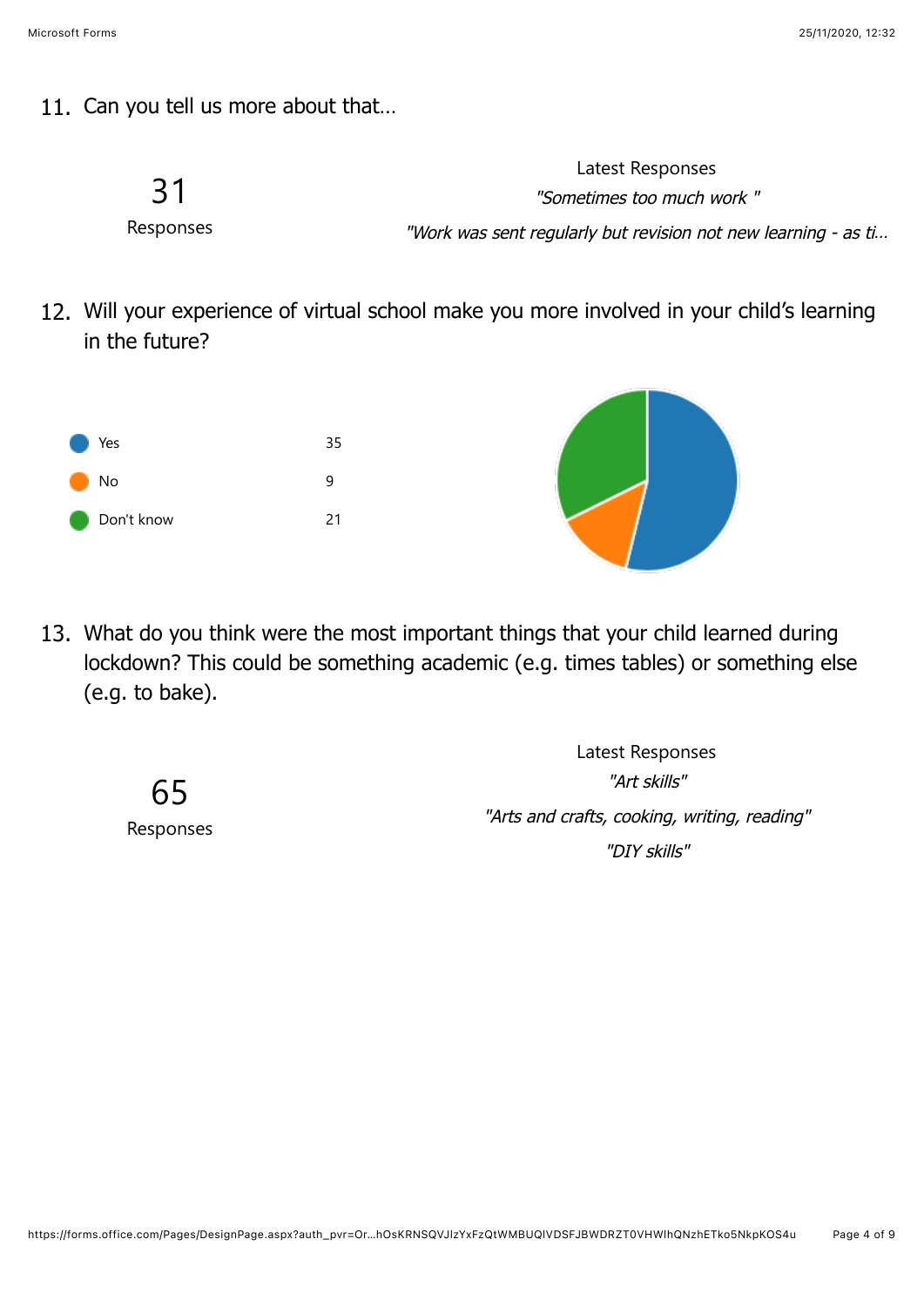#### 14. What things got in the way of virtual learning in your household? Tick all that apply.



#### 15. Anything else?



16. What positive impact did phone calls and emails from teachers have to your child's virtual learning?



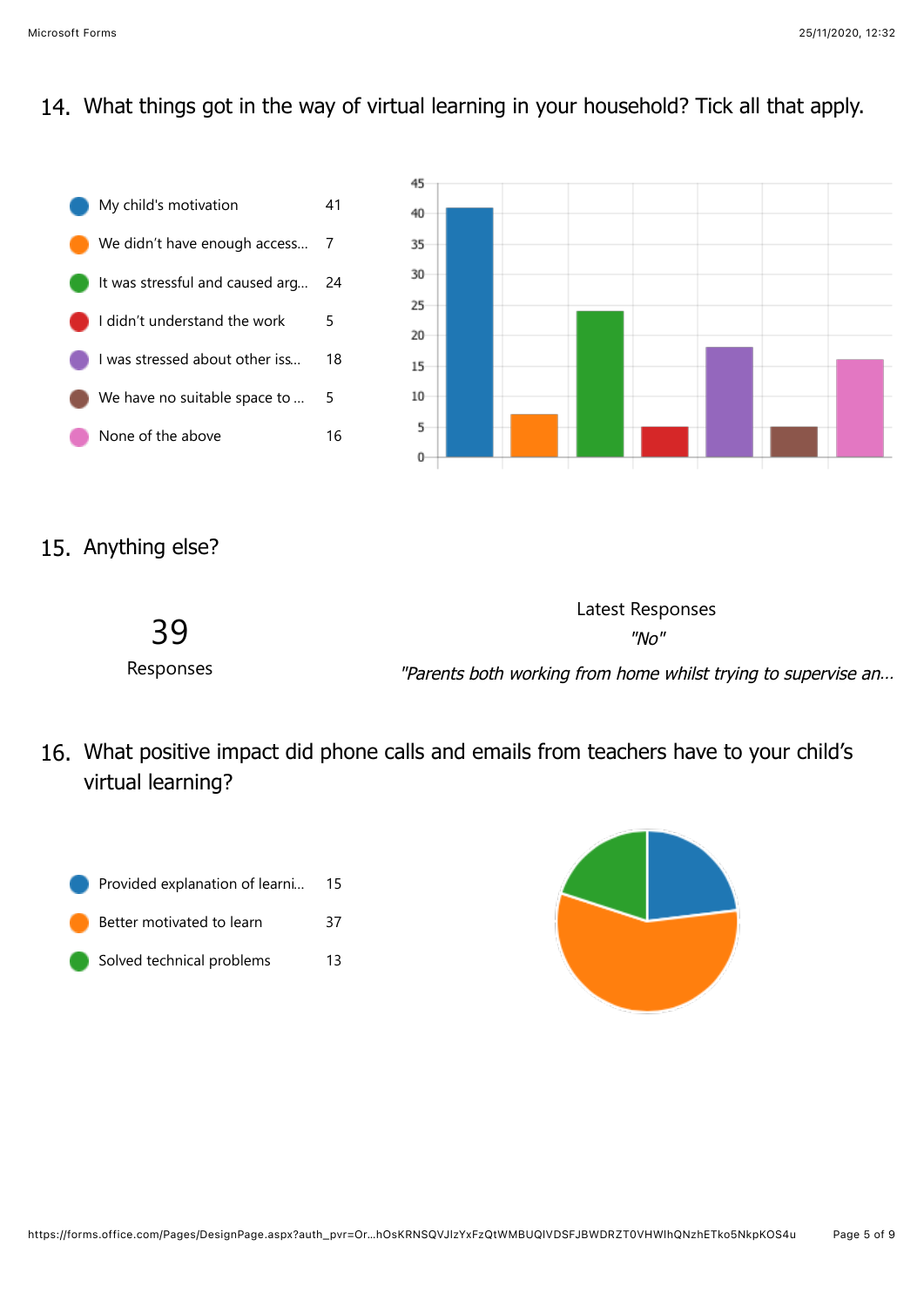#### 17. Anything else?

30

Responses

"No" "Answer for no. 16 given as no appropriate answer option (i.e....

Latest Responses

18. If lockdown were to happen again, what would you need us to do differently to better support virtual learning?

| Latest Responses                                                 |
|------------------------------------------------------------------|
| "Increased contact with Class teacher and maybe a Zoom call      |
| "Less work. And check the work that we did in lockdown when      |
| "Better contact from teachers to parents and children - curricul |
|                                                                  |

19. We have done everything we could do to support your wellbeing during lockdown. What made a positive difference to you? Tick all that apply.



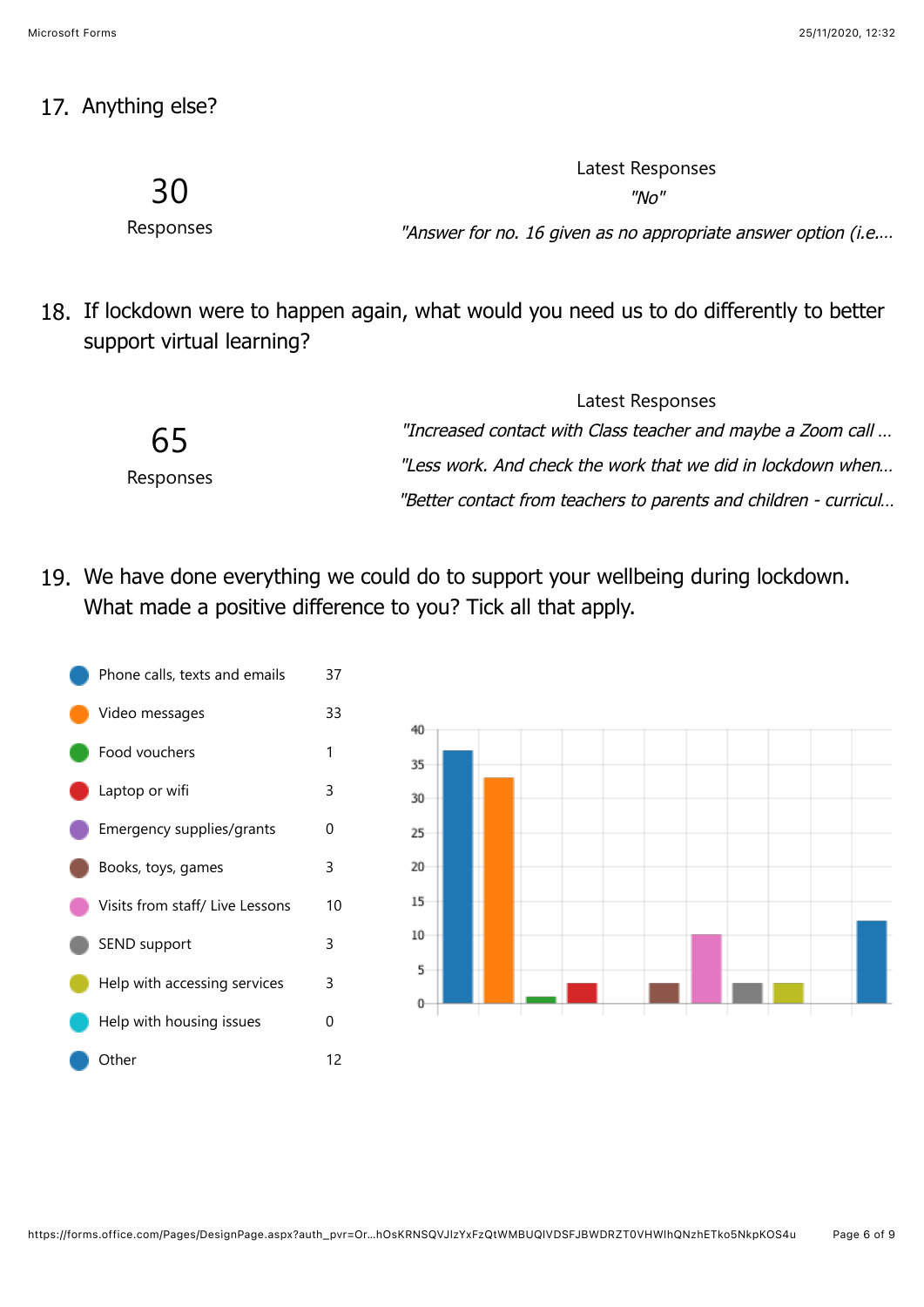#### 20. Tell us more about how these things helped…

28

Latest Responses "The videos from teachers were nice for my child to watch - ga…

Responses

"Had none of the above (apart from video farewells at end of t…

""

21. Did you notice any of these negative changes in your child's physical or emotional wellbeing over lockdown? Tick all that apply.





22. Did you notice any of positive aspects caused to your child during lockdown?

48 Responses

Latest Responses "More time with Dad and able to do more as a whole family." "More family time"

"none :( "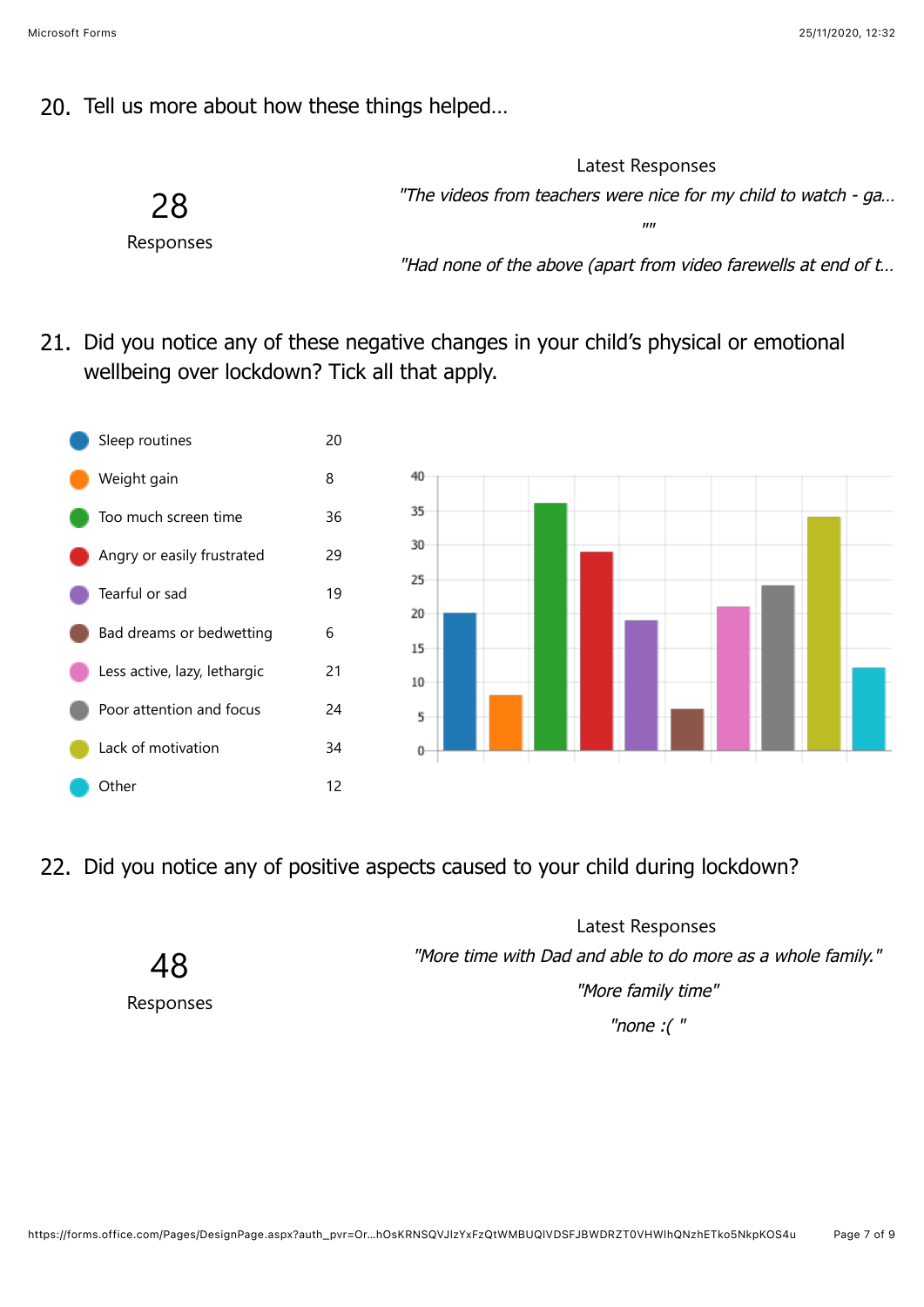23. What will your child need from us so that they can be happy, healthy and live their best life now we are back in school?

|                 | Latest Responses                                                 |
|-----------------|------------------------------------------------------------------|
| 65<br>Responses | "My child is happy at school."                                   |
|                 | "More reward systems"                                            |
|                 | "Just being back at school, with teachers/ staff and friends has |

24. How did your child feel about returning to school in September?



25. What do you think has been the biggest challenge we faced on return to school in September?

|           | Latest Responses                                                |
|-----------|-----------------------------------------------------------------|
| 65        | "Drop off and collection - amount of parents in playground at t |
| Responses | "Sleep routine"                                                 |
|           | "Behaviour / catching up but also stretching. children. Burden  |

26. What do you hope that the Hill View team have learned from our lockdown experience?

> 65 Responses

Latest Responses "The importance of regular and effective communication and t… "More phone calls. " "That the provisions made for home learning last time were no…